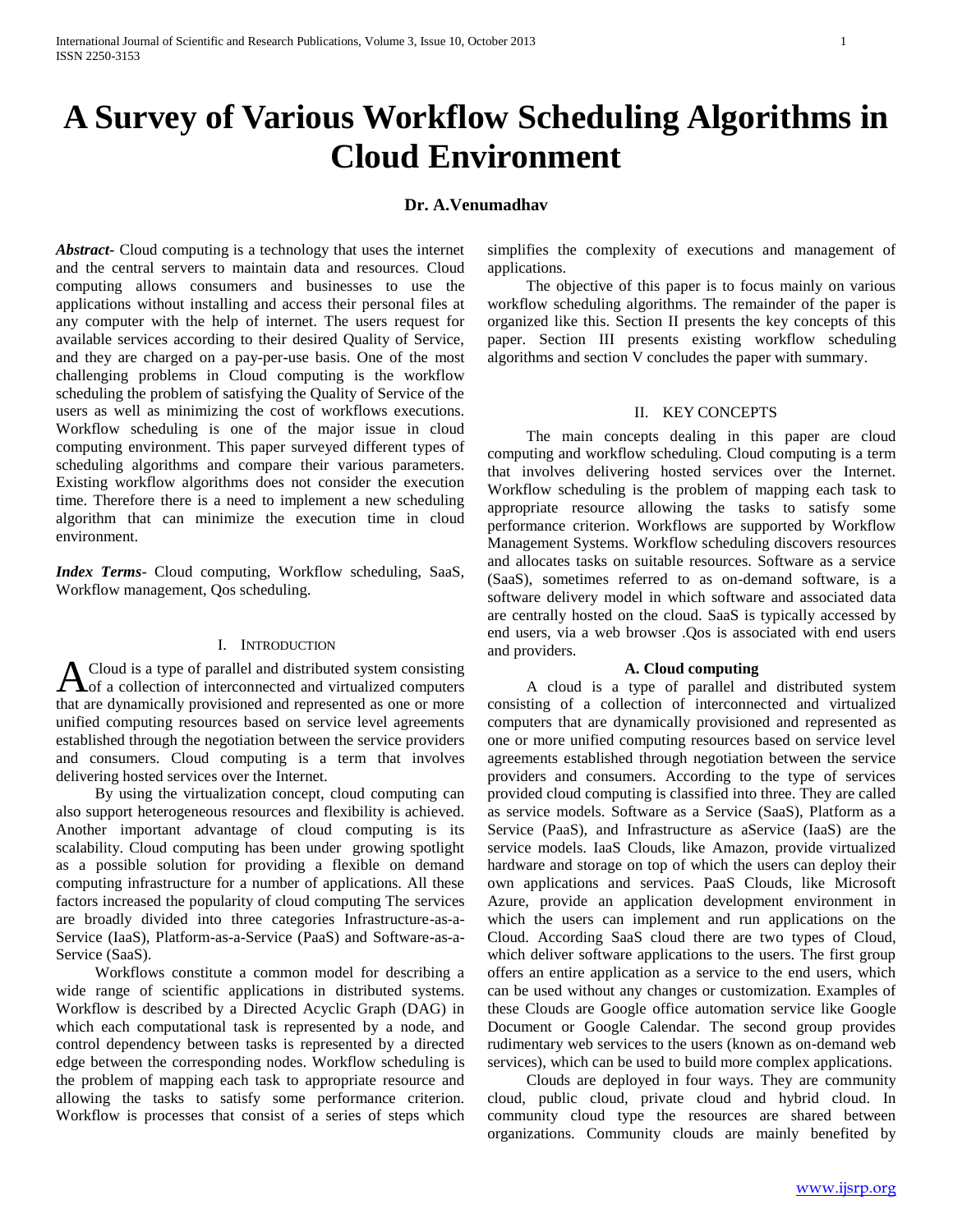Government, banks etc.Public cloud provide applications, storage, and resources available to the general public by using a service provider. These services are free or on a pay-per-use model. Generally, public cloud service providers like Microsoft and Google owns and operates the infrastructure and offer access only via Internet.Hybrid cloud is a composition of two or more clouds i.e (private, community or public) Hybrid clouds lack the flexibility, security in applications. Private cloud is mainly operated for single organization,and managed by internally or by a third party that hosted either internally or externally.

## **B. Workflow scheduling**

 Workflow scheduling is the problem of mapping each task to appropriate resource and allowing the tasks to satisfy some performance criterion. A workflow consists of a sequence of concatenated (connected) steps. Workflow mainly focused with the automation of procedures and also in order to achieve a overall goal thereby files and data are passed between participants according to a defined set of rules. A workflow enables the structuring of applications in a directed acyclic graph form where each node represents the task and edges represent the dependencies between the nodes of the applications .A single workflow consists of a set of tasks and each task communicate with another task in the workflow. Workflows are supported by Workflow Management Systems. Workflow scheduling discovers resources and allocates tasks on suitable resources. Workflow scheduling plays a vital role in the workflow management. Proper scheduling of workflow can have an efficient impact on the performance of the system .For proper scheduling in workflows various scheduling algorithms are used.

## III. EXISTING WORKFLOW SCHEDULING ALGORITHM

 The following workflow scheduling algorithms are currently present in clouds and these algorithms are summarized

 1. A Particle Swarm Optimization based Heuristic for Scheduling Workflow Applications: Pandey, LinlinWu, Guru, Rajkumar Buyya presented a particle swarm optimization (PSO) based heuristic to schedule the applications to cloud resources that takes both computation and data transmission cost. It is used for workflow applications by varying its computation and communication costs. The evaluation results shows that PSO can minimize the cost and good distribution of workload onto resources.

 2. Meng Xu, Lizhen Cui, Haiyang Wang, Yanbing Bi worked on multiple workflows and multiple QoS.They implemented a strategy for multiple workflow management system with multiple Quality of Service. The access rate for scheduling is increased by using this strategy. This strategy minimizes the make span and cost of workflows .

 3. Heterogeneous Earliest Finish Time algorithm (HEFT): Topcuoglu et. al, presented the HEFT algorithm. This algorithm finds the average execution time of each task and also the average communication time between the resources of two tasks. Then tasks in the workflow are ordered on a rank function. Then the task with higher rank value is given higher priority. In the resource selection phase tasks are scheduled in priorities and each task is assigned to the resource that complete the task at the earliest time.

 4. Market-Oriented-Hierarchical Scheduling**:** Salehi, M.A. and Buyya, R. proposed a market oriented hierarchical scheduling strategy which consists of both service level scheduling and tasklevel scheduling. The service level scheduling deals with the Task to Service assignment and the task level scheduling deals with the optimization of the Task to Virtual Machine assignment in local cloud data centers.

 5. Cost based scheduling of scientific workflow applications on utility grids: Yu, J., Buyya, R. and Tham, C.K. proposed a cost based workflow scheduling algorithm minimizes the execution cost while meeting the deadline for delivering results.It can also adapt to the dealys of service executions by rescheduling unexecuted tasks.

 6. Scheduling workflows with budget constraints: Sakellariou, R., Zhao, H., Tsiakkouri, E. and Dikaiakos, M.D proposed a basic model for workflow applications that modelled as directed acyclic graph(DAGs) and that allow to schedule the nodes of DAG onto resources in a way that satisfies a budget constraint and is optimized for overall time.

|  |  |  |  | IV. EXISTING WORKFLOW SCHEDULING ALGORITHMS |
|--|--|--|--|---------------------------------------------|
|--|--|--|--|---------------------------------------------|

| <b>Scheduling</b><br>algorithm                                | <b>Scheduling</b><br>parameters | <b>Scheduling</b><br>factors | <b>Findings</b>                                              | <b>Environment</b>   | <b>Tools</b> |
|---------------------------------------------------------------|---------------------------------|------------------------------|--------------------------------------------------------------|----------------------|--------------|
| A particle swarm<br>optimization-<br>based<br>heuristic $[1]$ | Resource<br>utilization time    | Group of tasks               | Good<br>distribution<br>of<br>workload<br>onto<br>resources. | Cloud<br>environment | Amazon EC2   |
| <b>HEFT</b> workflow                                          | Make span                       | Highest<br>upward<br>rank    | Cost savings.<br>Reduce<br>make<br>span in a DAG.            | Grid<br>environment  | Grid sim     |